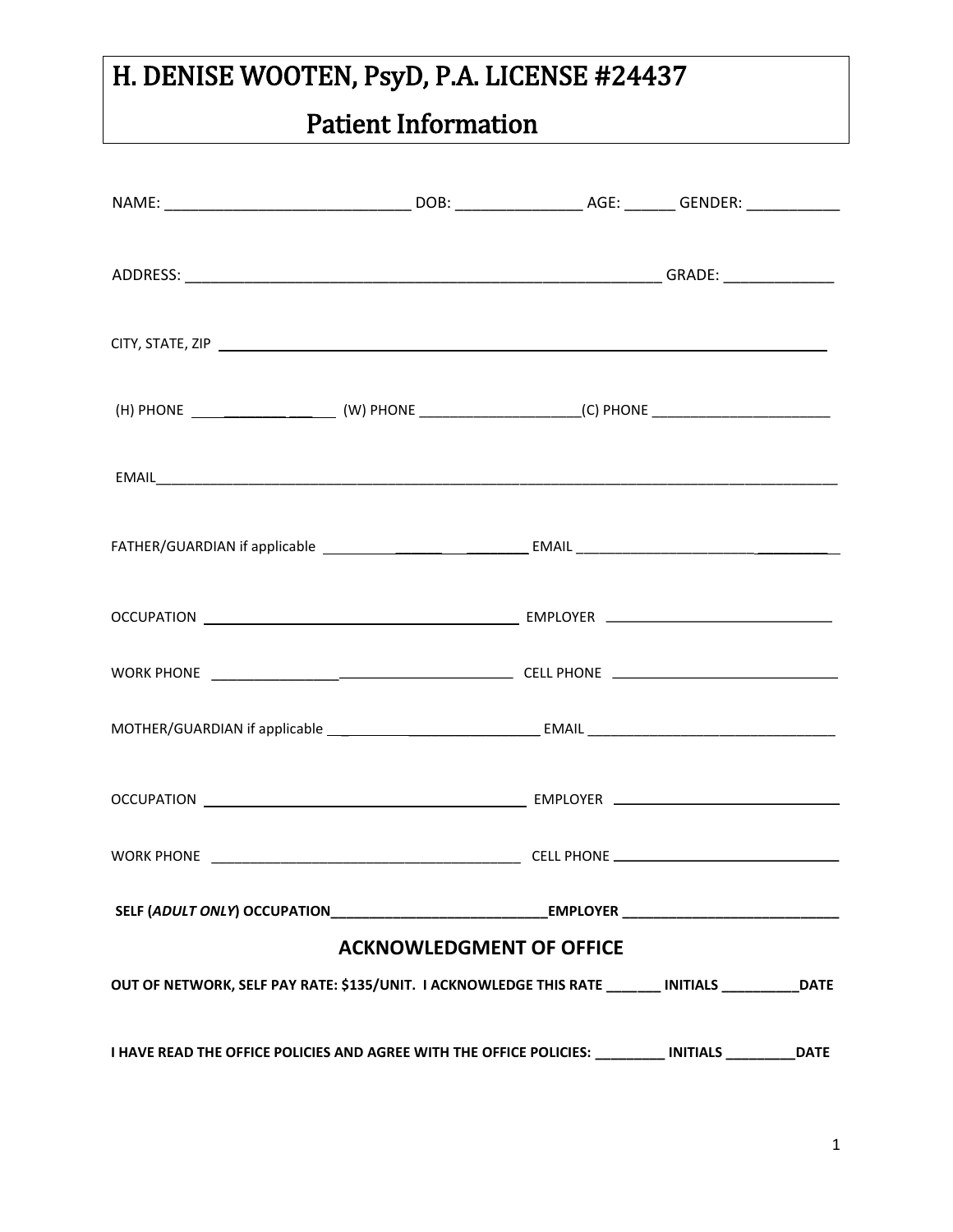# Patient Information

#### ACKNOWLEDGEMENTS & CONSENTS

#### **CONSENT FOR TREATMENT OF MINOR/DEPENDENT CHILD**

I certify that I am the {father, mother, managing conservator, legal guardian (circle one)} of the above named child, and I hereby give my authorization and informed consent for the above named child to receive psychological or therapeutic outpatient diagnostic and treatment services from H. Denise Wooten, PsyD. I further certify that I have the legal authority to authorize and consent to this treatment.

**\_\_\_\_\_\_\_\_\_\_\_\_\_\_\_\_\_\_\_\_\_\_\_\_\_\_\_\_\_\_\_\_\_\_\_\_\_\_\_\_\_\_\_\_\_\_\_\_\_\_\_\_\_\_\_\_\_\_\_\_\_\_\_\_\_\_\_\_\_\_\_\_\_\_\_\_\_\_**Signature & Date

#### **CONSENT FOR TREATMENT (Adults, 18 years+ only)**

I have the legal authority to authorize and give my authorization and informed consent to receive psychological or therapeutic outpatient diagnostic and treatment services from H. Denise Wooten, PsyD

**\_\_\_\_\_\_\_\_\_\_\_\_\_\_\_\_\_\_\_\_\_\_\_\_\_\_\_\_\_\_\_\_\_\_\_\_\_\_\_\_\_\_\_\_\_\_\_\_\_\_\_\_\_\_\_\_\_\_\_\_\_\_\_\_\_\_\_\_\_\_\_\_\_\_\_\_\_\_**Signature & Date

#### **CONSENT TO COMMUNICATE WITH OTHER**

If you consent to allow Dr. Wooten to communicate with your physician or other professional regarding your case, please sign below. Your signature will indicate your consent to this communication until you withdraw your consent in writing.

l,

Physician/Professional Name Telephone Number of Professional

Signature & Date

#### **ASSIGNMENT OF INSURANCE BENEFITS**

#### **IN-NETWORK INSURED:**

If you wish Dr.Wooten's office to file for direct in-network reimbursement by your insurance company, please provide the information requested below.

I hereby assign payment of medical benefits by: (Insurance Company) \_

to H. Denise Wooten, PsyD. I also authorize the release of any medical information requested by the above named insurance or managed health care company. The assignment will remain in effect until revoked by me in writing (a photocopy of this assignment is to be considered as valid as the original). **I understand that I am financially responsible for all charges whether or not paid by said insurance** except to the extent that a contract between the provider and a managed health care company might limit that financial responsibility.

Signature & Date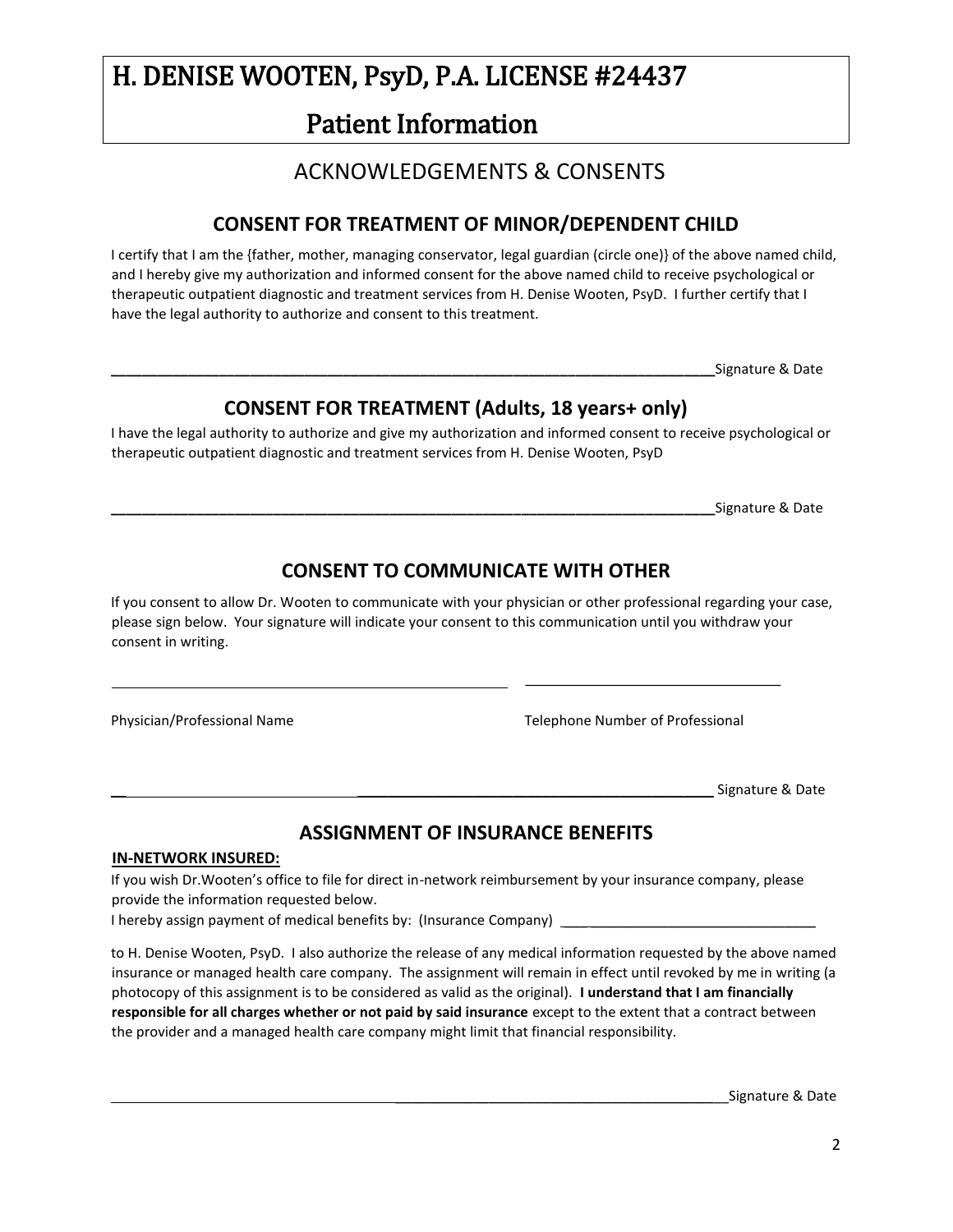### Patient Information

# **CHILD AND FAMILY INFORMATION**

INSTRUCTIONS: Please complete the following information about your child and family. If any questions do not apply to your child, simply write "DNA" (does not apply) in the space provided or leave the space blank. It is best if this form is completed by all parents or primary caretakers. This information will be helpful to your child's doctor or other professional to better understand your child and your family.

# **I. REFERRAL INFORMATION**

Describe the concerns that prompted your call.

Have you discussed this situation with any professionals? Yes or No, If yes, please describe:

What would you like to accomplish by coming:

# **II. BEHAVIORAL CHECK LIST**

Check the items that describe your child:

| Always on the go, has difficulty staying<br>seated at school, church, meals, etc.       | Slow to walk.                                               |
|-----------------------------------------------------------------------------------------|-------------------------------------------------------------|
| Often doesn't seem to listen.                                                           | Delayed development.                                        |
| Hard to discipline.                                                                     | Explosive temper, tantrums.                                 |
| Argues excessively.                                                                     | Destructive (breaks toys, furniture, etc.)                  |
| Socially withdrawn (prefers to be alone)                                                | Fights (adults or children).                                |
| Doesn't like self.                                                                      | Overly sensitive/fearful.                                   |
| Has run away.                                                                           | Seems unhappy/depressed.                                    |
| Has breath-holding spells.                                                              | Overly dependent on parents or others.                      |
| Has difficulty keeping his/her attention<br>(Concentration) on tasks at school or home. | Lies excessively.                                           |
| School reports child often disrupts class,<br>speaks or acts without thinking.          | Stealing.                                                   |
| Speech unclear.                                                                         | Fire-setting or playful with matches.                       |
| Not talking.                                                                            | History of physical/sexual abuse (if yes,<br>circle which). |
| Other:                                                                                  |                                                             |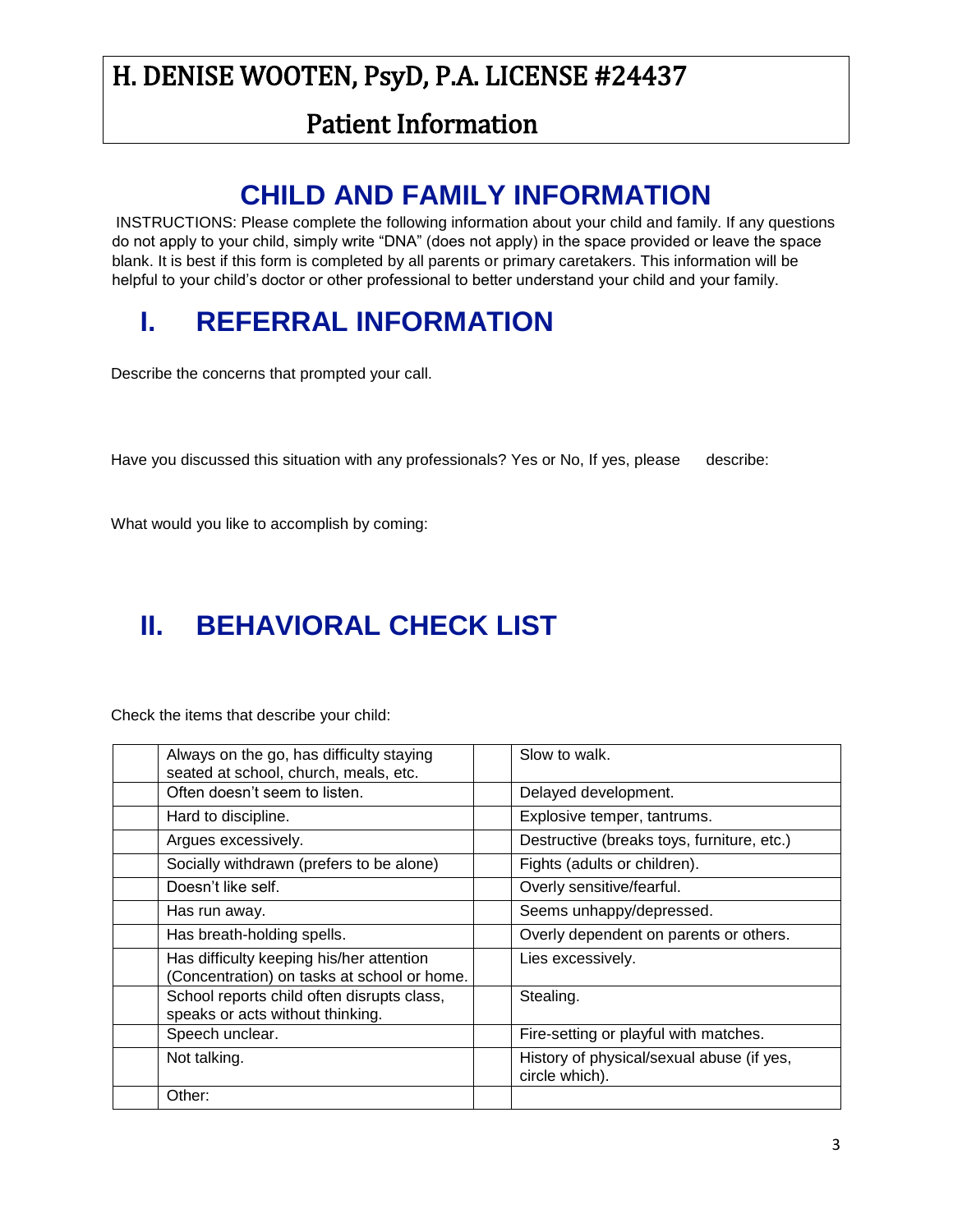# Patient Information

## **III. FAMILY INFORMATION**

| Length of current marriage/union: _________                                                                                                                                                                                    |
|--------------------------------------------------------------------------------------------------------------------------------------------------------------------------------------------------------------------------------|
| Any previous marriages/unions:<br><b>YES</b><br>for mother:<br><b>NO</b><br>for father:<br><b>YES</b><br><b>NO</b>                                                                                                             |
| Is there another adult living in the home<br><b>YES</b><br>NO.<br>If yes, relationship to the child:                                                                                                                           |
| Do parents agree on discipline?<br><b>NO</b><br><b>YES</b><br>Is discipline consistent?<br><b>YES</b><br><b>NO</b>                                                                                                             |
| Does child sleep alone in own bed? YES NO If NO, with whom does he/she sleep?                                                                                                                                                  |
| Are there brothers/sisters at home? YES<br>If YES, ages and relation to child:<br>NO.                                                                                                                                          |
| Do any of them have problems similar to this child? YES NO                                                                                                                                                                     |
| <b>Pregnancy &amp; Birth</b>                                                                                                                                                                                                   |
| Was child adopted? YES NO If YES, age of child when you took him/her home? _____________                                                                                                                                       |
| Did mother have doctor's care during pregnancy?<br><b>YES</b><br><b>NO</b>                                                                                                                                                     |
| Did mother have any problems during pregnancy?<br><b>YES</b><br>NO<br>If YES, please explain:                                                                                                                                  |
| Did mother have any shots or x-rays during pregnancy? YES NO If YES, please explain:                                                                                                                                           |
| Did mother use any of the following during pregnancy?<br>Tobacco _____ Alcohol ________ Drugs _________ Medications ________                                                                                                   |
| Estimated length of pregnancy: _________ Birthweight: ________ Apgar score: ________                                                                                                                                           |
| Type of delivery: Spontaneous __________ Caesarean ________ If caesarean, why?                                                                                                                                                 |
| a to face it is a contribution of the contribution of the contribution of the contribution of the contribution of the contribution of the contribution of the contribution of the contribution of the contribution of the cont |

Was infant born: Head first \_\_\_\_\_\_\_\_\_\_ Breach Did baby require special treatment at birth? YES NO If yes, please describe: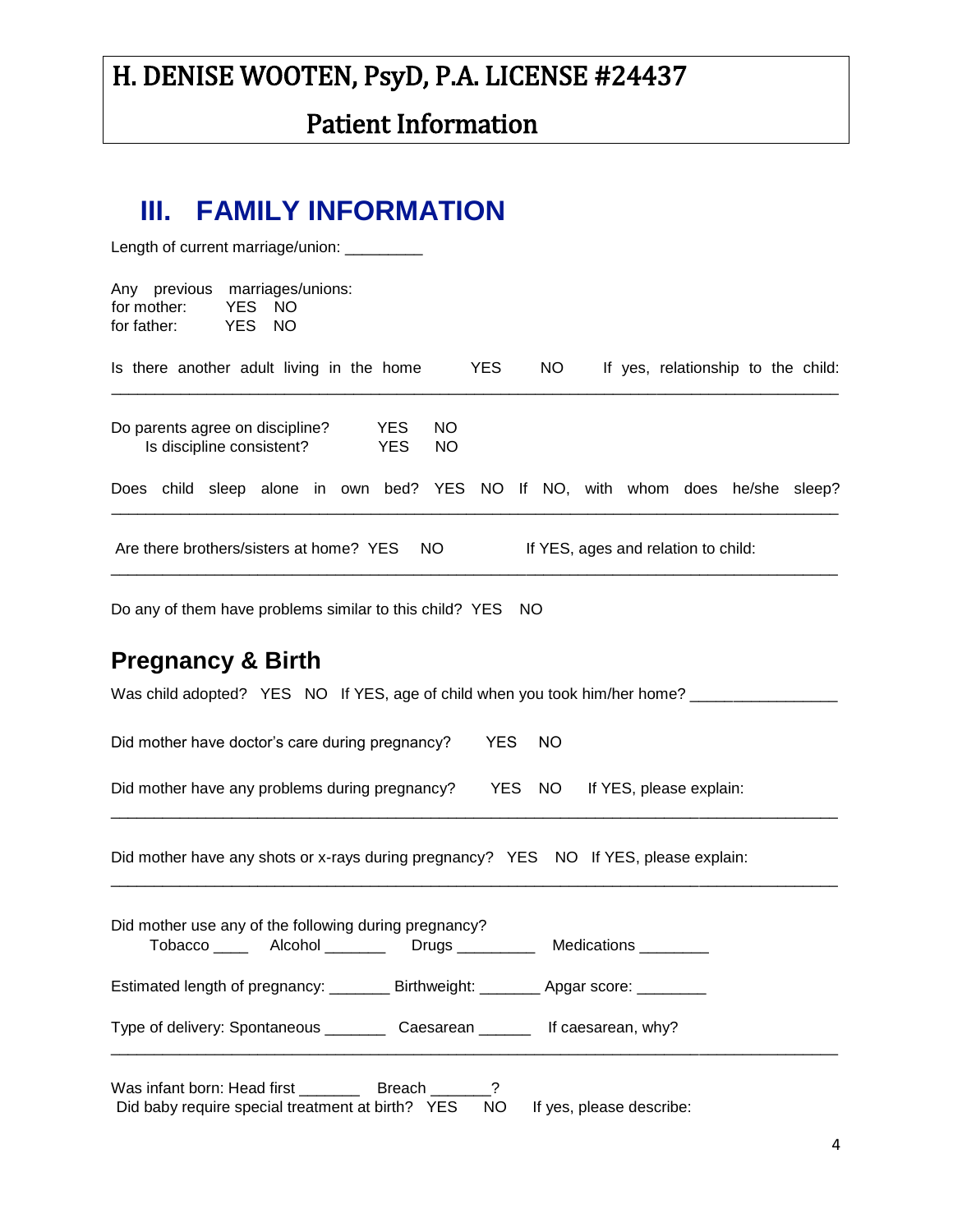### Patient Information

#### **Early Infancy**

| During the first two weeks, did the baby experience any health problems? | YES or NO |
|--------------------------------------------------------------------------|-----------|
| Did infant have nursing or feeding problems?                             | YES or NO |
| Did the infant require a special diet?                                   | YES or NO |
| Was there any problem with diarrhea or constipation?                     | YES or NO |
| Was there any problem with colic?                                        | YES or NO |
| Was there normal weight gain?                                            | YES or NO |
| Any other problems:                                                      |           |

#### **Developmental – Social - Self Help** (indicate approximate age for following)

Walked without support: \_\_\_\_\_\_\_\_\_\_\_\_\_\_\_\_

| Toilet Trained: Bladder: Daytime |                | Nighttime |
|----------------------------------|----------------|-----------|
|                                  | Bowel: Daytime | Nighttime |

Speech: Single word (other than Mama and Dada, with meaning) \_\_\_\_\_\_\_\_\_\_\_

Phrases or short sentences \_\_\_\_\_\_\_\_\_\_\_\_\_\_\_\_\_\_\_\_\_\_\_\_\_\_\_\_\_\_\_\_\_\_

Which hand does the child prefer? RIGHT LEFT At what age was hand preference noticed? \_\_\_\_\_\_\_\_\_\_\_\_\_\_

Has the child had any of the following?

|                                                                                                                                                      | NO. | <b>YES</b> | <b>CURRENTLY?</b> |
|------------------------------------------------------------------------------------------------------------------------------------------------------|-----|------------|-------------------|
| <b>Convulsions or Seizures</b>                                                                                                                       |     |            |                   |
| <b>Vision Problems</b>                                                                                                                               |     |            |                   |
| Frequent ear infections                                                                                                                              |     |            |                   |
| Ear tubes                                                                                                                                            |     |            |                   |
| Allergies (if yes, specify):                                                                                                                         |     |            |                   |
| Any regularly used/previously used medications and/or<br>psychotropic, stimulants, ADHD, mood or anxiety medications (if<br>yes, specify what/when): |     |            |                   |
| Any unusual reaction or behavior after taking medicine or certain<br>foods (if yes, specify):                                                        |     |            |                   |
| Was child ever hospitalized overnight?                                                                                                               |     |            |                   |
| Concussions or head injuries                                                                                                                         |     |            |                   |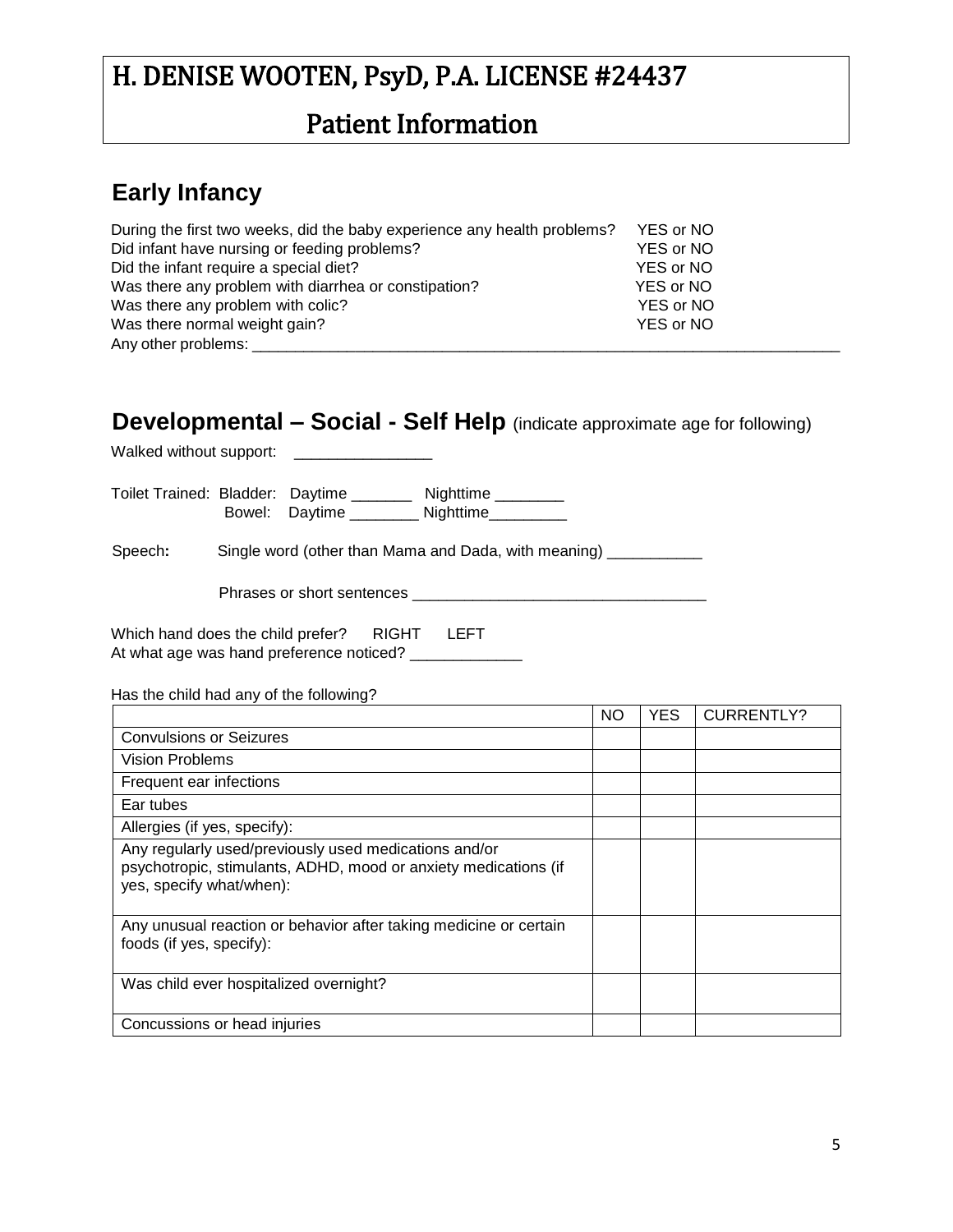### Patient Information

# **IV. Family Information**

Use the checklists below to describe any family history of psychiatric and learning problems (in child's parents, grandparents, or siblings). Family Member Aggressiveness, defiance:

| <b>Check</b>     | <b>Problem</b>                   | <b>Who</b> |
|------------------|----------------------------------|------------|
|                  | <b>Attention Problems</b>        |            |
|                  | <b>Speech/Language problems</b>  |            |
|                  | <b>Learning Problems</b>         |            |
|                  | <b>Hearing Loss</b>              |            |
|                  | <b>Cerebral Palsy</b>            |            |
|                  | <b>Epilepsy/Seizures</b>         |            |
|                  | <b>Hyperactivity</b>             |            |
|                  | <b>Emotional Problems</b>        |            |
|                  | <b>Intellectual Difficulties</b> |            |
|                  | <b>Autism</b>                    |            |
|                  | <b>Drug Abuse</b>                |            |
|                  | <b>Alcoholism</b>                |            |
|                  | <b>Criminal Behavior</b>         |            |
|                  | Other:                           |            |
| <b>Comments:</b> |                                  |            |

**\_\_\_\_\_\_\_\_\_\_\_\_\_\_\_\_\_\_\_\_\_\_\_\_\_\_\_\_\_\_\_\_\_\_\_\_\_\_\_\_\_\_\_\_\_\_\_\_\_\_\_\_\_\_\_\_\_\_\_\_\_\_\_\_\_\_\_\_\_\_\_\_\_\_\_\_\_\_\_\_\_\_\_\_**

# **V. School Information**

List the name of each school your child has attended.

Preschool(s):

Elementary School(s):

Middle School(s):

High School(s):

Higher Education: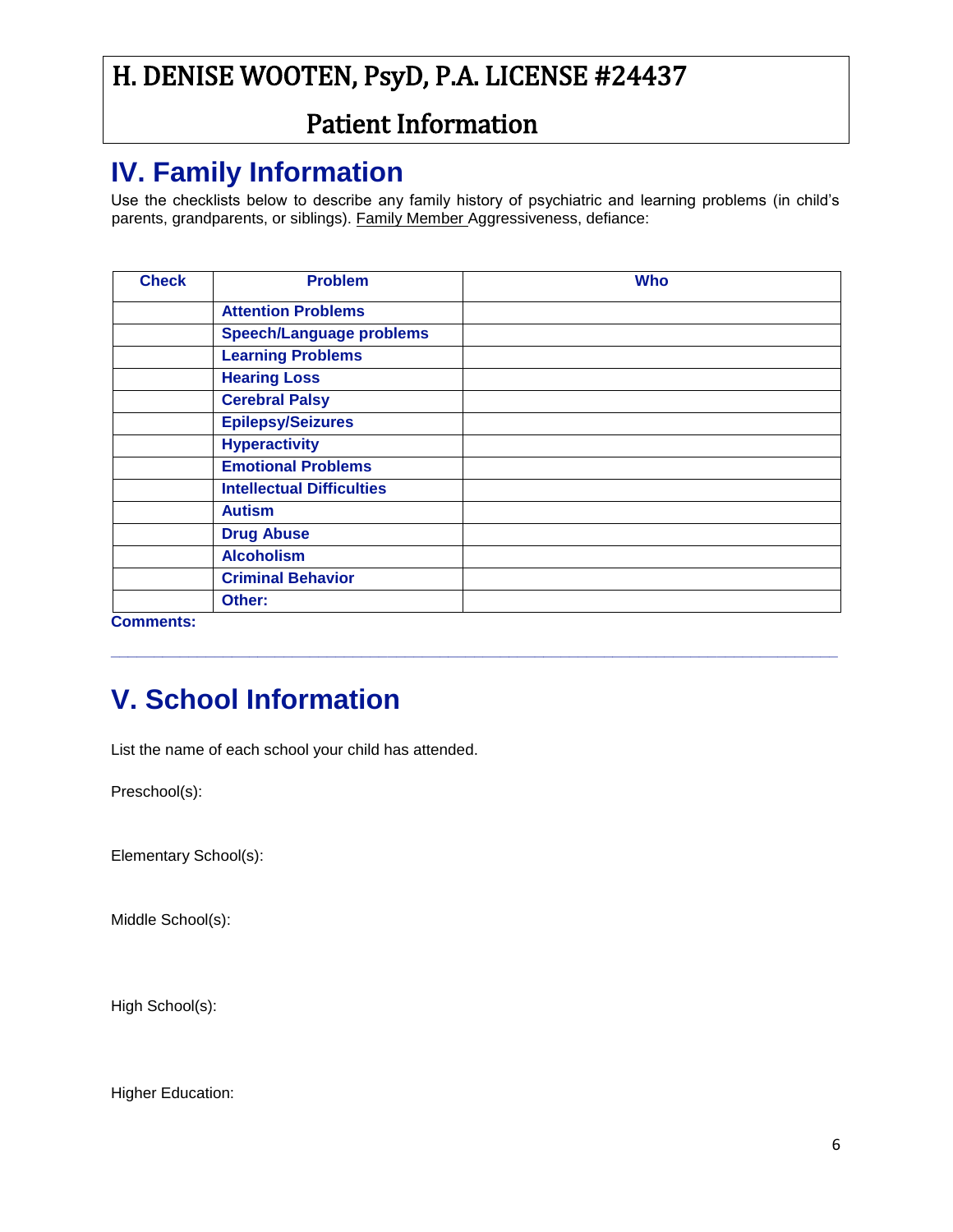## Patient Information

In general, describe your child's performance during elementary school. Go grade by grade, if necessary, and list any outstanding strengths or problems.

| Κ               |  |  |  |
|-----------------|--|--|--|
| $1st$           |  |  |  |
| 2 <sub>nd</sub> |  |  |  |
| 3 <sup>rd</sup> |  |  |  |
| 4 <sup>th</sup> |  |  |  |
| 5 <sup>th</sup> |  |  |  |

Additional concerns in elementary school:

Describe your child's performance during middle school and high school. Again, go grade by grade, if necessary, and list any outstanding strengths or problems.

| 6th                                      |
|------------------------------------------|
| 7 <sub>th</sub>                          |
| 8 <sup>th</sup>                          |
| 9 <sub>th</sub>                          |
| 10 <sup>th</sup>                         |
| 11 <sup>th</sup>                         |
| 12 <sup>th</sup>                         |
| Additional concerns in secondary school: |

If applicable, describe your child's academic performance beyond high school.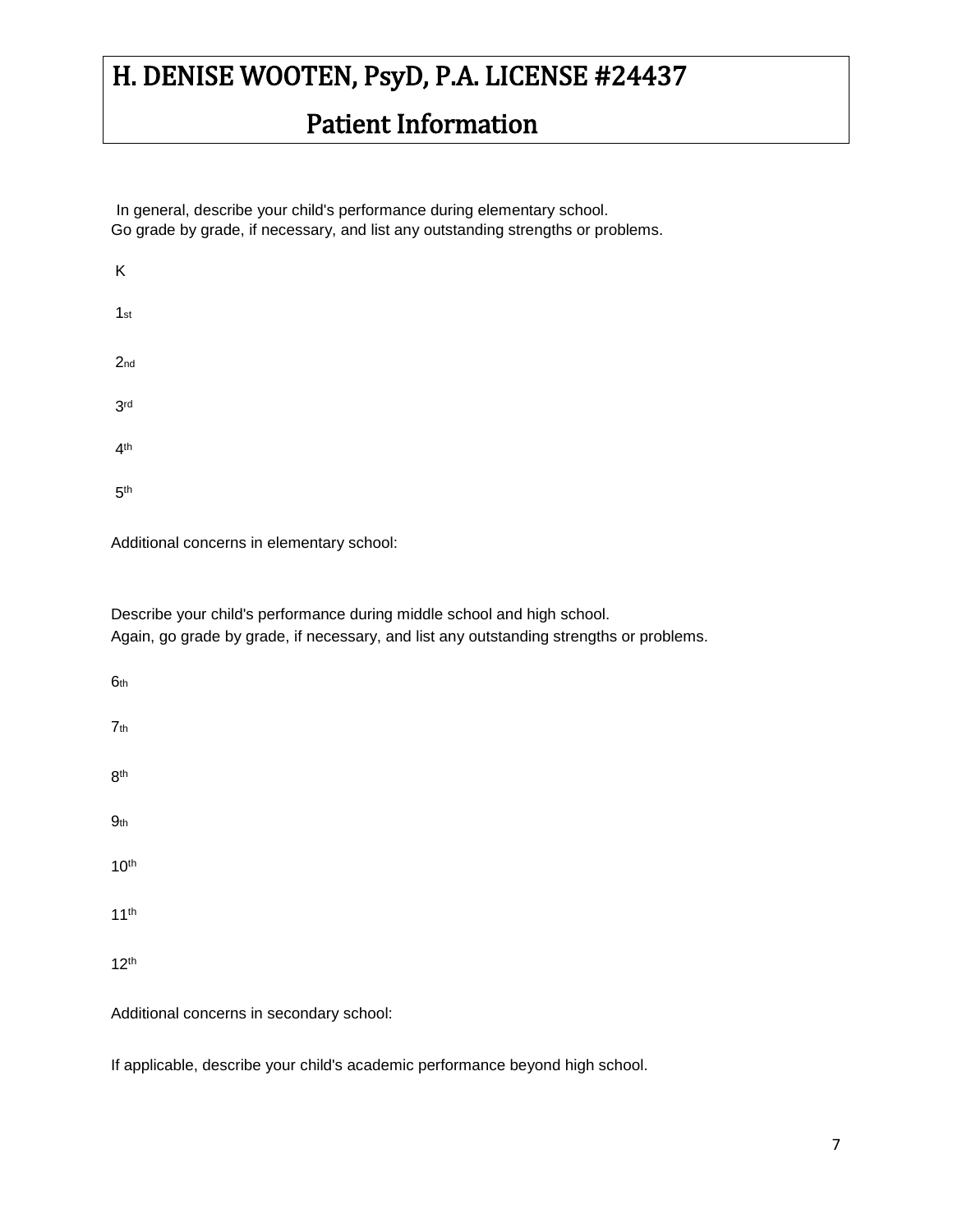### Patient Information

Has your child ever been evaluated by a clinical psychologist, school psychologist, child and adolescent psychiatrist, neurologist, speech and language pathologist, etc.? If so, provide names and addresses and discuss the results of these evaluations below.

Has your child ever had to repeat a grade? If so, which grade?

Has your child ever received special education services? If so, what grades?

| Does your child currently have an IEP from his/her school? YES NO |        |  |
|-------------------------------------------------------------------|--------|--|
| Does your child currently have a 504 Plan at school?              | YES NO |  |

If applicable, describe the main focus of your child's IEP or 504 Plan and note any accommodations your child is currently receiving.

Indicate if your child's teacher(s) describe any of the following as significant classroom problems.

| Doesn't sit still in his or her seat                   |               |           |
|--------------------------------------------------------|---------------|-----------|
| Frequently gets up and walks around the classroom      | not a problem | a problem |
| Shouts out. Does not wait his/her turn to be called on | not a problem | a problem |
| Does not cooperate well in group activities            | not a problem | a problem |
| Typically does better in a one to one relationship     | not a problem | a problem |
| Doesn't sit still in his or her seat                   | not a problem | a problem |
| Does not pay attention during lessons                  | not a problem | a problem |
| Fails to finish assigned classwork                     | not a problem | a problem |
| Fails to finish assigned homework                      | not a problem | a problem |

Describe any problems your child may have in school with learning:

Describe any problems your child may have with homework (e.g. forgets, does not return it to school, etc.)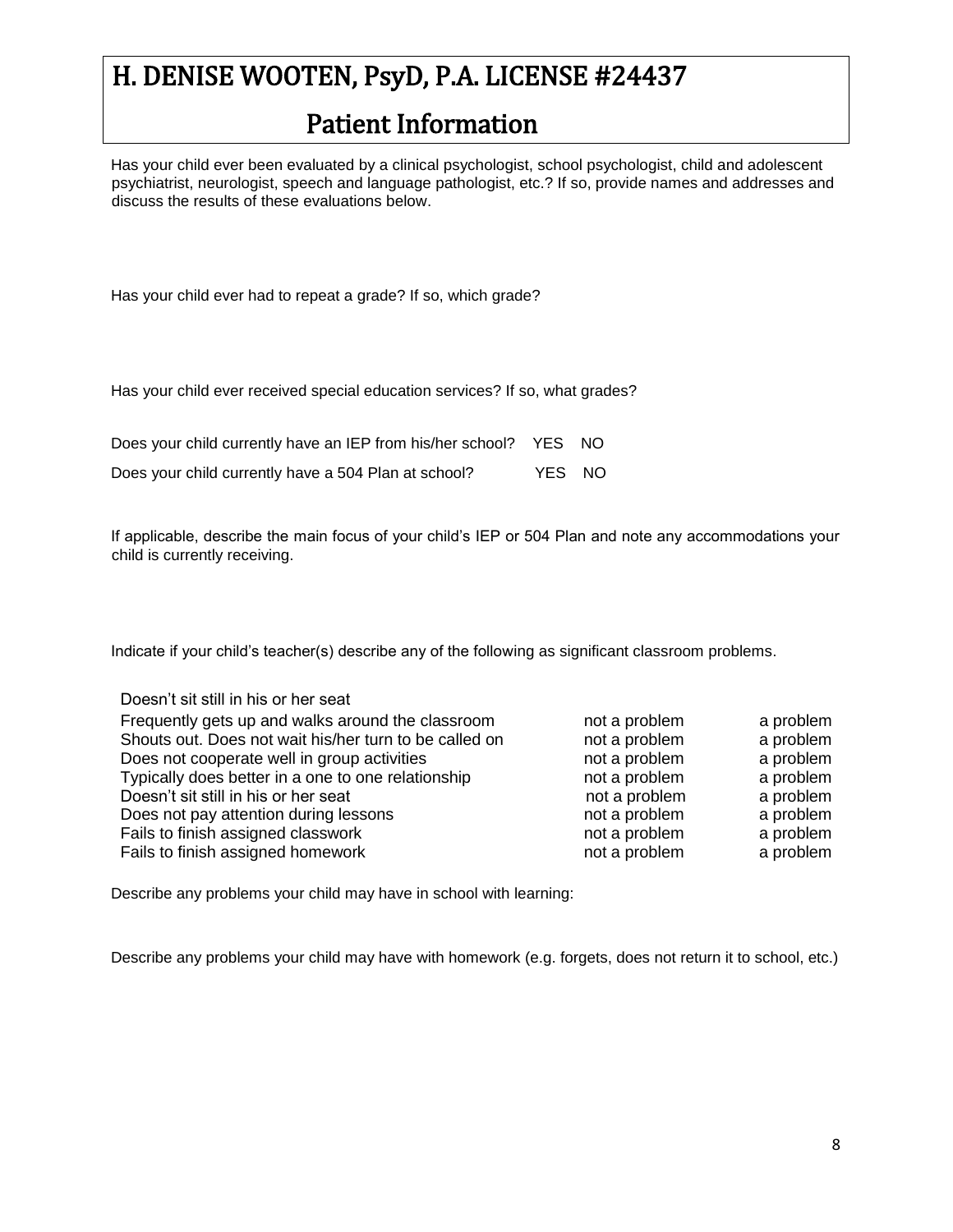#### Patient Information

# **VI. Child Management Techniques**

When your child is disruptive or misbehaves, what steps are you likely to take to deal with the problem and how well do they work? Describe any differences or similarities between each parent's management styles in handling disruptive behavior.

# **VII. Child Strengths and Accomplishments**

We realize that we have focused largely on problems that your child may be having. However, we are also quite interested in understanding your child's strengths, talents, skills, and accomplishments. Please use the space below to describe these assets and use additional pages if necessary.

Write any additional information you believe is important for me to know about your child.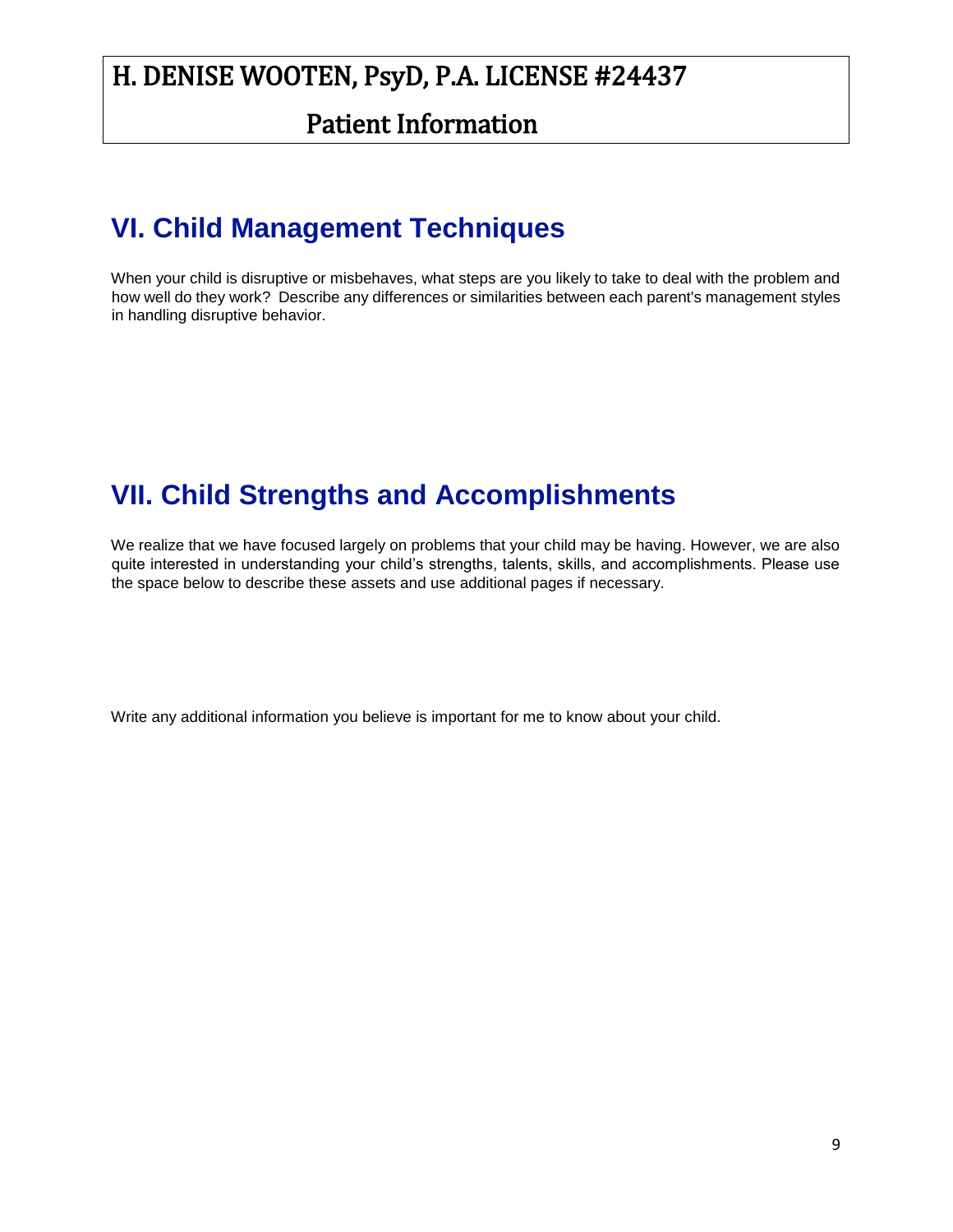### Patient Information

#### **ADULT PATIENT INFORMATION**

(18+ years old only)

Name of Patient: Date:

Please describe the problem and its onset for which you are seeking help.

How would you describe the severity of the effects of the problem on you?

A Little Bit Moderately Quite Extremely

Please describe any prior counseling, therapy, or evaluation services received, including dates of service.

Please list any medications you are presently take and the amounts prescribed. Also, list any nonprescription medicine regularly taken.

Please identify which of the following you use and the frequency and quantity.

|                    |                                                                         | Frequency | Quantity |
|--------------------|-------------------------------------------------------------------------|-----------|----------|
| Nicotine           | No/Yes                                                                  |           |          |
| Caffeine           | No/Yes                                                                  |           |          |
| Alcohol            | No/Yes                                                                  |           |          |
| <b>Other Drugs</b> | No/Yes                                                                  |           |          |
|                    | Please describe any medical conditions for which you are being treated. |           |          |
|                    |                                                                         |           |          |

Signature:\_\_\_\_\_\_\_\_\_\_\_\_\_\_\_\_\_\_\_\_\_\_\_\_\_\_\_\_\_\_\_\_\_\_\_\_ Date:\_\_\_\_\_\_\_\_\_\_\_\_\_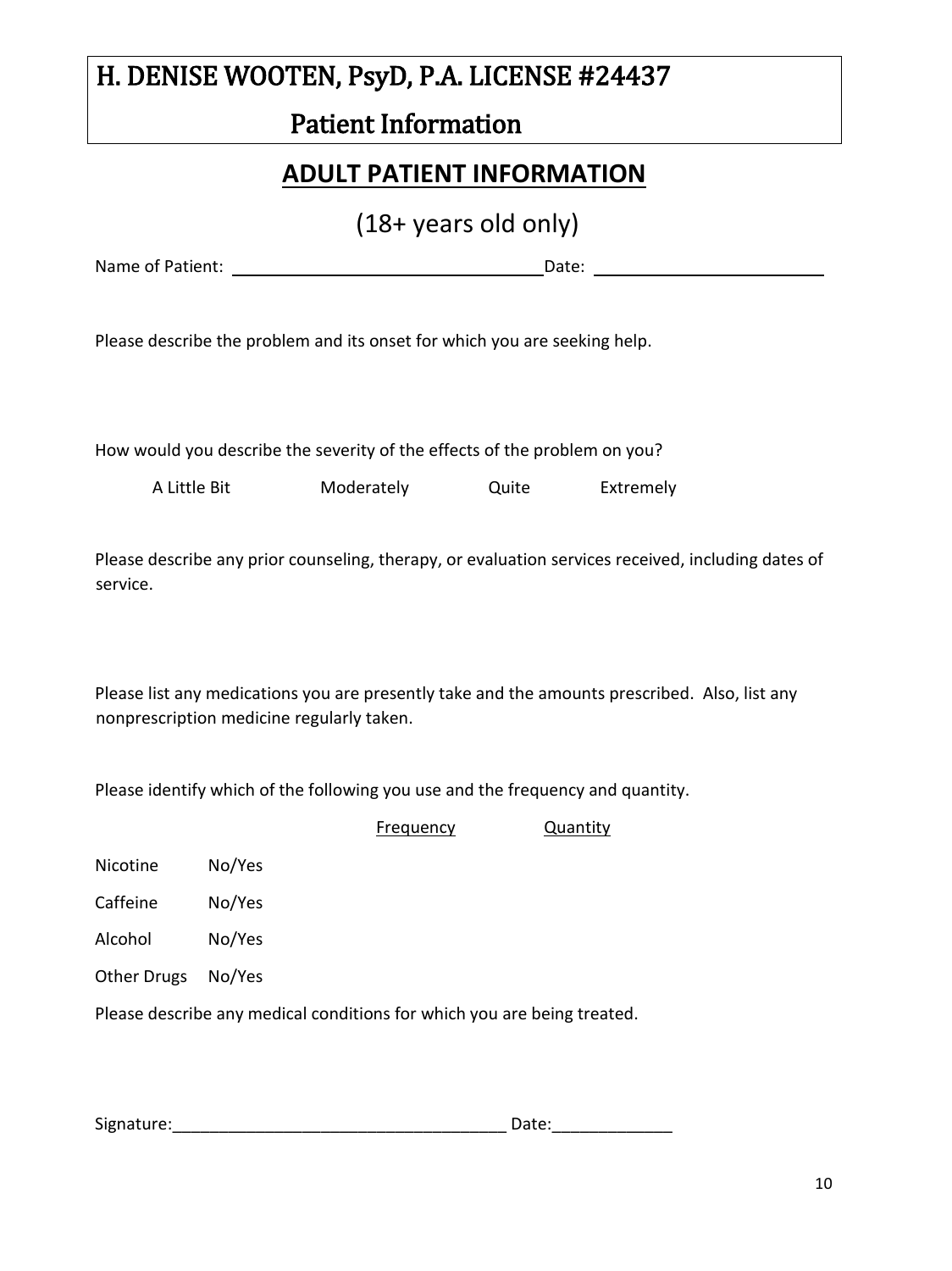### Patient Information

#### **HIPPA, OFFICE SERVICES AND POLICIES AGREEMENT (Revised 1-1-19)**

This document contains important information about my professional services and business policies. It also contains summary information about the Health Insurance Portability and Accountability Act (HIPAA). The law requires that I obtain your signature acknowledging that I have provided you with this information. Please read it carefully before signing. You may revoke this right in writing at any time.

#### **LIMITS ON CONFIDENTIALITY**

The law protects the privacy of all communications between a patient and a psychologist. In most situations, I can only release information about your treatment to others if you sign a written Authorization form that meets certain legal requirements imposed by HIPAA. There are other situations that require only that you provide written, advance consent. Your signature on this Agreement provides consent for those activities, as follows:

- Consultation with a referring health or mental health professionals about a case.
- Disclosures required by health insurers or to collect overdue fees
- If you are involved in a court proceeding and a request is made for information concerning your diagnosis and treatment, such information is protected by the psychologist-patient privilege law.
- If a government agency is requesting the information for health oversight.
- If a patient files a complaint or lawsuit against me, I may disclose relevant information regarding that patient in order to defend myself.
- If a patient files a worker's compensation claim, I must, upon appropriate request, provide records relating to treatment or hospitalization for which compensation is being sought.
- If I have cause to believe that a child under 18 has been or may be abused or neglected (including physical injury, substantial threat of harm, mental or emotional injury, or any kind of sexual contact or conduct), or that a child is a victim of a sexual offense, or that an elderly or disabled person is in a state of abuse, neglect or exploitation.
- If I determine that there is a probability that the patient will inflict imminent physical injury on another, or that the patient will inflict imminent physical, mental or emotional harm upon him/herself, or others.
- $\Box$

#### **PROFESSIONAL RECORDS**

You should be aware that, pursuant to HIPAA, I keep Protected Health Information about you in a professional record. We have transitioned to electronically stored records and administration processes using the professional tool[, www.Therapyappointment.com.](http://www.therapyappointment.com/) 

#### **PATIENT RIGHTS**

HIPAA provides you with several new or expanded rights with regard to your Clinical Record and disclosures of protected health information. These rights include requesting that I amend your record; requesting restrictions on what information from your Clinical Record is disclosed to others; requesting an accounting of most disclosures of protected health information that you have neither consented to nor authorized; determining the location to which protected information disclosures are sent; having any complaints you make about my policies and procedures recorded in your records; and the right to a paper copy of this Agreement, the attached Notice form, and my privacy policies and procedures.

#### **MINORS & PARENTS**

Patients under 18 years of age who are not emancipated, and their parents, should be aware that the law may allow parents to examine their child's treatment records. However, if the treatment is for suicide prevention, chemical addiction or dependency, or sexual, physical or emotional abuse, the law provides that parents may not access their child's records. For children between 16 and 18, because privacy in psychotherapy is often crucial to successful progress, particularly with teenagers, I may request an agreement from the patient and his/her parents that the parents' consent to give up their access to their child's records. If they agree, during treatment, I will provide them only with general information about the progress of the child's treatment, and his/her attendance at scheduled sessions. Any other communication will require the child's Authorization, unless I feel that the child is in danger or is a danger to someone else, in which case, I will notify the parents of my concern. Before giving parents any information, I will discuss the matter with the child, if possible, and do my best to handle any objections he/she may have.

#### **PSYCHOLOGICAL SERVICES**

Services include psychological evaluations and/or cognitive-behavioral therapy for children, adolescents and adults. Therapy is a joint effort between the therapist and patient. Progress depends on many factors including motivation, effort, and other life circumstances such as interactions with family, friends, and other associates. Therapy often leads to better relationships, solutions to specific problems, and significant reductions in feelings of distress. On the other hand, there are potential negative effects, which include, but are not limited to, increased stress in relationships and increased emotional distress. Implications or potential negative effects of a particular therapeutic technique may be discussed at any time with your therapist.